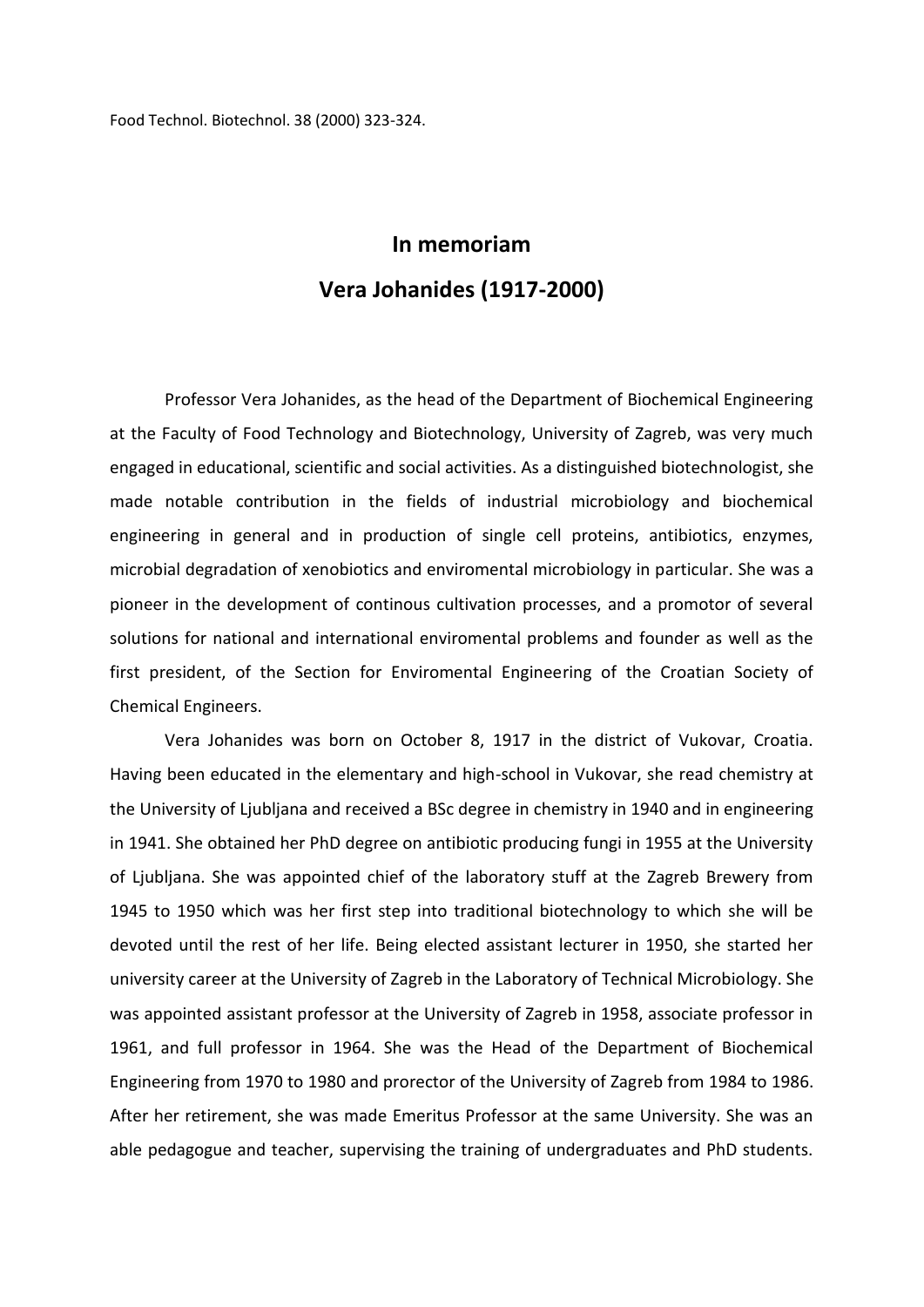Many of us remember her lectures of Industrial Microbiology and Biochemical Engineering at the Technological Faculty and the Faculty of Food Technology and Biotechnology.

She published 99 scientific and 43 professional papers, and 14 patent aplications. She initiated organization of courses of biotechnology not only at University of Zagreb, but also at Universities of Osijek, Ljubljana and Skopje, where her PhD students became initiators and funders of biotechnology departments. She colaborated with well-known centers of biotechnology in Rome, Zürich, Graz, Glasgow, Prague and Philadelphia, as well as on MIT.

For many years she was an unsurpassed authority on beer brewing and a well-known adviser in beer microbiology, biochemistry and technology, as well as in designing and building new breweries. Thanks to Professor Vera Johanides Croatian breweries were among first ones to use microbial enzymes for brewing and clarification of the beer.

She was an active member in many professional and scientific societies committees and editorial boards: Croatian Society of Microbiology, Association of Geneticists, Croatian Society of Enology, Counsel for the Oil and Committee for the Protection of Nature at the Yougoslav Academy of Sciences and Arts, Association for Protection of Croatian Waters, Croatian Society of Biotechnology, American Society of Microbiology, the British Society for Applied Bacteriology, International Committee at IUMS (Committee for Economic and Applied Microbiology, Committee for Microbiology of Streptomycetes), EFB Committee of IUPAC from 1980 to 1986. From 1978 to 1982, she was a member of the Editorial Advisory Board of the European Journal of Applied Microbiology and Biotechnology, and a member of the Editorial Advisory Board of 8th volume of Rehm and Reed´s Biotechnology edition from 1980 to 1987 (Verlag Chemie, 1988). As a representative of the Association of Microbiological Societies of ex-Yugoslavia, she signed the Foundation Document of European Federation of Biotechnology in Interlaken on September 25, 1978. She was a member of honor of Slovenian Institute of Chemistry, as well as a lifelong president of honor of the board of Biotechnical Foundation of the Faculty of Food Technology and Biotechnology.

For her fruitful work, she received many recognitions and awards: the Lavoslav Ruzicka medal from the Union of Chemists and Technicians, Croatia, Purkinje medal from Czech Medical Society (antibiotics field), Medal for people´s merits, Medal of the city of Zagreb, Charta Rabuziana from the Society for Improving the Quality of Life, and Fran Bosnjakovic award from the University of Zagreb.